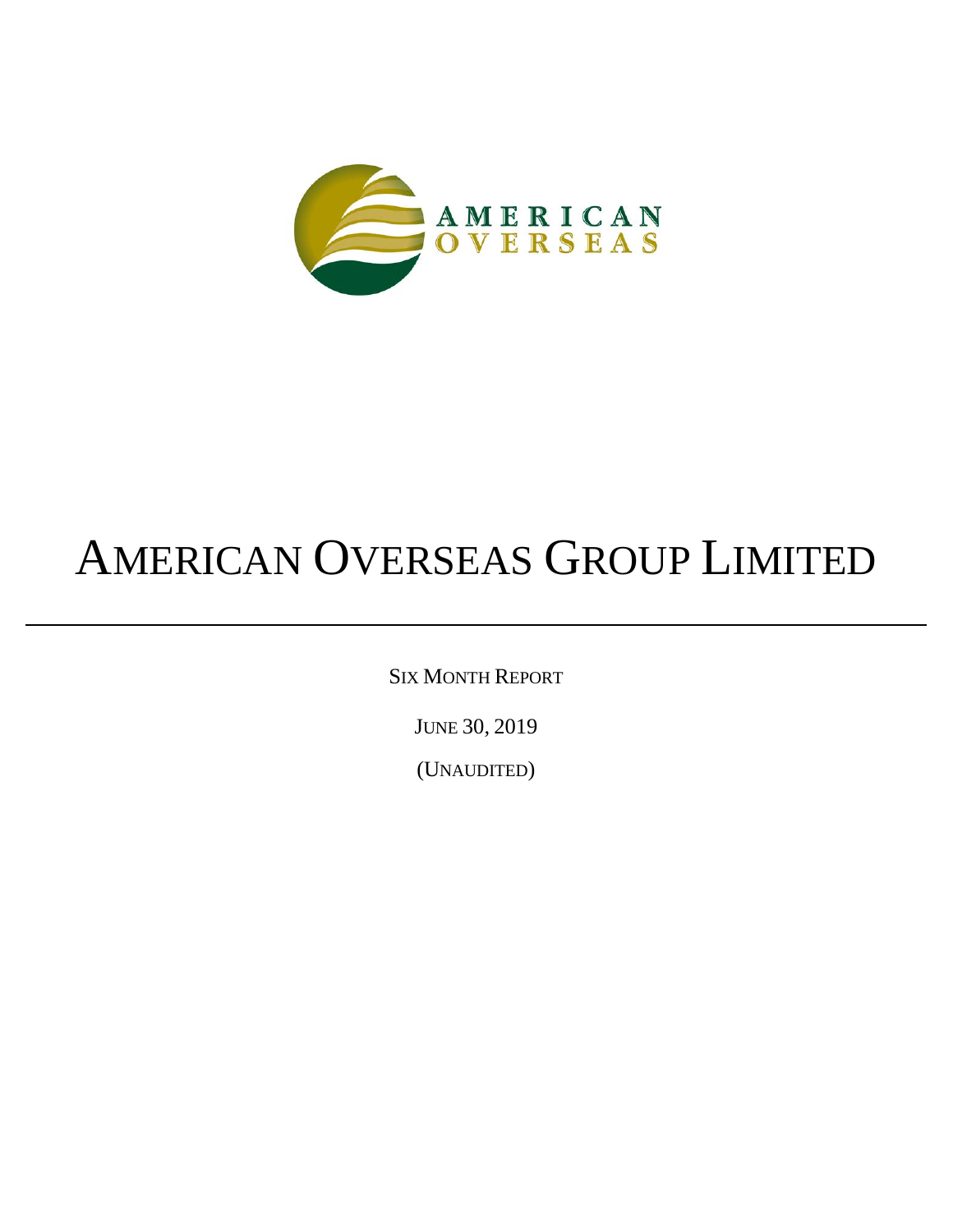# **AMERICAN O VERSEAS GRO UP LIMITED CO NSO LIDATED BALANCE SHEETS**

**(Unaudited)**

|                                                                     | $c$ nauurcu<br>June 30,<br>2019 | December 31,<br>2018 |
|---------------------------------------------------------------------|---------------------------------|----------------------|
| Assets                                                              |                                 |                      |
| Fixed-maturity securities held as available for sale, at fair value | \$129,810,590                   | \$<br>135,895,981    |
| Equity investments available for sale, at fair value                | 6,420,839                       | 5,730,403            |
| Cash and cash equivalents                                           | 30,436,145                      | 34,707,538           |
| Restricted cash                                                     | 1,604,978                       | 6,554,204            |
| Accrued investment income                                           | 731,835                         | 661,884              |
| Premiums receivable                                                 | 77,979,427                      | 78,609,917           |
| Reinsurance balances receivable, net                                | 224,019,223                     | 322,337,804          |
| Deferred reinsurace premiums                                        | 128,991,320                     |                      |
| Salvage and subrogation recoverable                                 | 24,680                          | 332,711              |
| Deferred policy acquisition costs                                   | 225,074                         | 161,390              |
| Intangible assets                                                   | 4,800,000                       | 4,800,000            |
| Goodwill                                                            | 33,050,000                      | 33,050,000           |
| Other assets                                                        | 4,097,172                       | 1,711,680            |
| <b>Total assets</b>                                                 | \$642,191,283                   | \$<br>624,553,512    |
| Liabilities and Shareholders' Equity                                |                                 |                      |
| Liabilities:                                                        |                                 |                      |
| Losses and loss expense reserve                                     | \$276,303,258                   | \$<br>266,727,620    |
| Unearned premiums                                                   | 130,448,826                     | 110,811,939          |
| Ceded premium payable                                               | 92,342,869                      | 94,329,970           |
| Payable to general agents                                           | 2,247,089                       | 1,427,572            |
| Funds withheld                                                      | 53,767,858                      | 54,439,838           |
| Accounts payable and accrued liabilities                            | 6,117,885                       | 2,524,363            |
| Redeemable Series A preference shares                               | 7,164,871                       | 7,037,861            |
| Derivative liabilities                                              | 11,802                          |                      |
|                                                                     |                                 | 266,066              |
| Notes payable                                                       | 16,520,907                      | 16,520,907           |
| Non-owned interest in VIE                                           | 300,000                         | 300,000              |
| Interest payable                                                    | 450,770                         | 450,770              |
| Fair value adjustment                                               | 1,697,022                       | 13,740,697           |
| Deferred tax liability                                              | 37,275                          | 35,175               |
| <b>Total liabilities</b>                                            | 587,410,432                     | 568,612,778          |
| Shareholders' equity:                                               |                                 |                      |
| Common shares                                                       | 4,617,900                       | 4,612,400            |
| Additional paid-in capital                                          | 188,850,934                     | 188,728,707          |
| Accumulated other comprehensive income                              | 2,736,472                       | 236,858              |
| Retained deficit                                                    | (147, 477, 831)                 | (143, 690, 607)      |
| Total shareholders' equity                                          | 48,727,475                      | 49,887,358           |
| Non-controlling interest of preferred shares in subsidiaries        | 6,053,376                       | 6,053,376            |
| <b>Total equity</b>                                                 | 54,780,851                      | 55,940,734           |
| Total liabilities and equity                                        | \$642,191,283                   | 624, 553, 512<br>\$  |
|                                                                     |                                 |                      |

See Accompanying Notes to the Consolidated Financial Statements.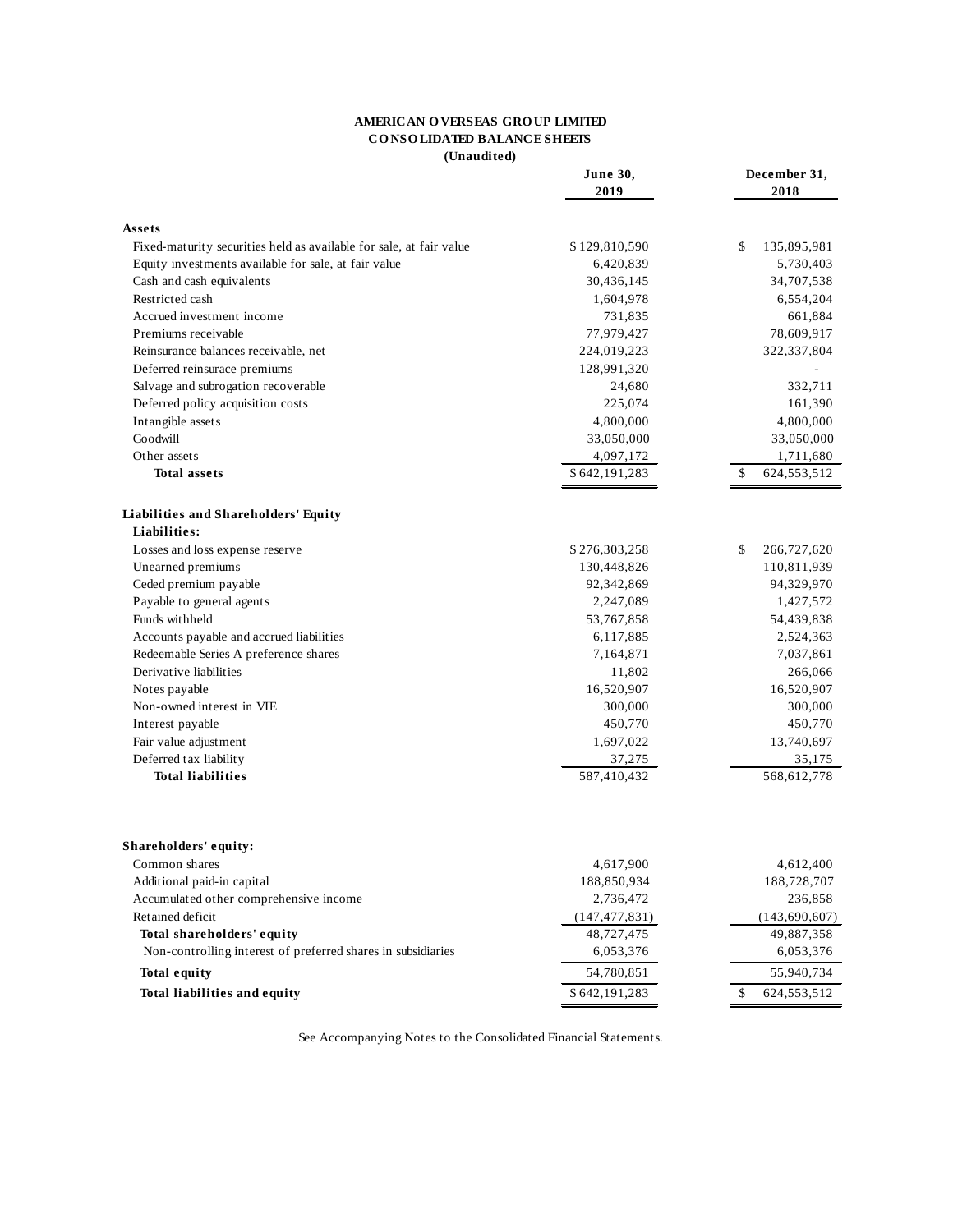# **AMERICAN O VERSEAS GRO UP LIMITED CO NSO LIDATED STATEMENTS O F O PERATIO NS**

#### **(Unaudited)**

|                                                       | <b>Six Months Ended</b> |                  |               |             |
|-------------------------------------------------------|-------------------------|------------------|---------------|-------------|
|                                                       | June 30,                |                  |               |             |
|                                                       |                         | 2019             |               | 2018        |
| Net premiums earned                                   |                         | \$(10, 381, 959) | \$            | 999,214     |
| Fee income                                            |                         | 6,051,790        |               | 5,969,480   |
| Net investment income                                 |                         | 1,335,509        |               | 1,122,709   |
| Net realized gains                                    |                         | 87,392           |               | 1,176       |
| Fair value adjustment                                 |                         | 11,916,665       |               | (274, 024)  |
| Net change in fair value of credit derivatives        |                         | 261,273          |               | 58,602      |
| Other income                                          |                         |                  | 41,086        |             |
| <b>Total revenues</b>                                 |                         | 9,301,638        |               | 7,918,243   |
| Net losses and loss adjustment expenses               |                         | 5,957,240        |               | 1,363,032   |
| Acquisition costs                                     |                         | (443, 599)       |               | 173,685     |
| General and administrative expenses                   |                         | 6,676,449        |               | 6,974,510   |
| Interest expense                                      |                         | 901,540          |               | 1,095,415   |
| Other expense                                         |                         |                  |               | 74,275      |
| <b>Total expenses</b>                                 |                         | 13,091,630       |               | 9,680,917   |
| Loss before income tax expense and non-controlling    |                         |                  |               |             |
| interest                                              |                         | (3,789,992)      |               | (1,762,674) |
| Income tax expense                                    |                         | (2,100)          |               | (2,100)     |
| Net loss before non-controlling interest              |                         | (3,792,092)      |               | (1,764,774) |
| Dividends on Class B preference shares of subsidiary  |                         |                  |               | (585, 253)  |
| Net loss attributable to common shareholders          | (3,792,092)<br>\$       |                  | \$(2,350,027) |             |
| Net loss per common share:                            |                         |                  |               |             |
| Basic                                                 | \$                      | (82.18)          | \$            | (51.30)     |
| Diluted                                               | \$                      | (82.18)          | $\,$          | (51.30)     |
| Weighted-average number of common shares outstanding: |                         |                  |               |             |
| Basic                                                 |                         | 46,142           |               | 45,808      |
| Diluted                                               |                         | 46,142           |               | 45,808      |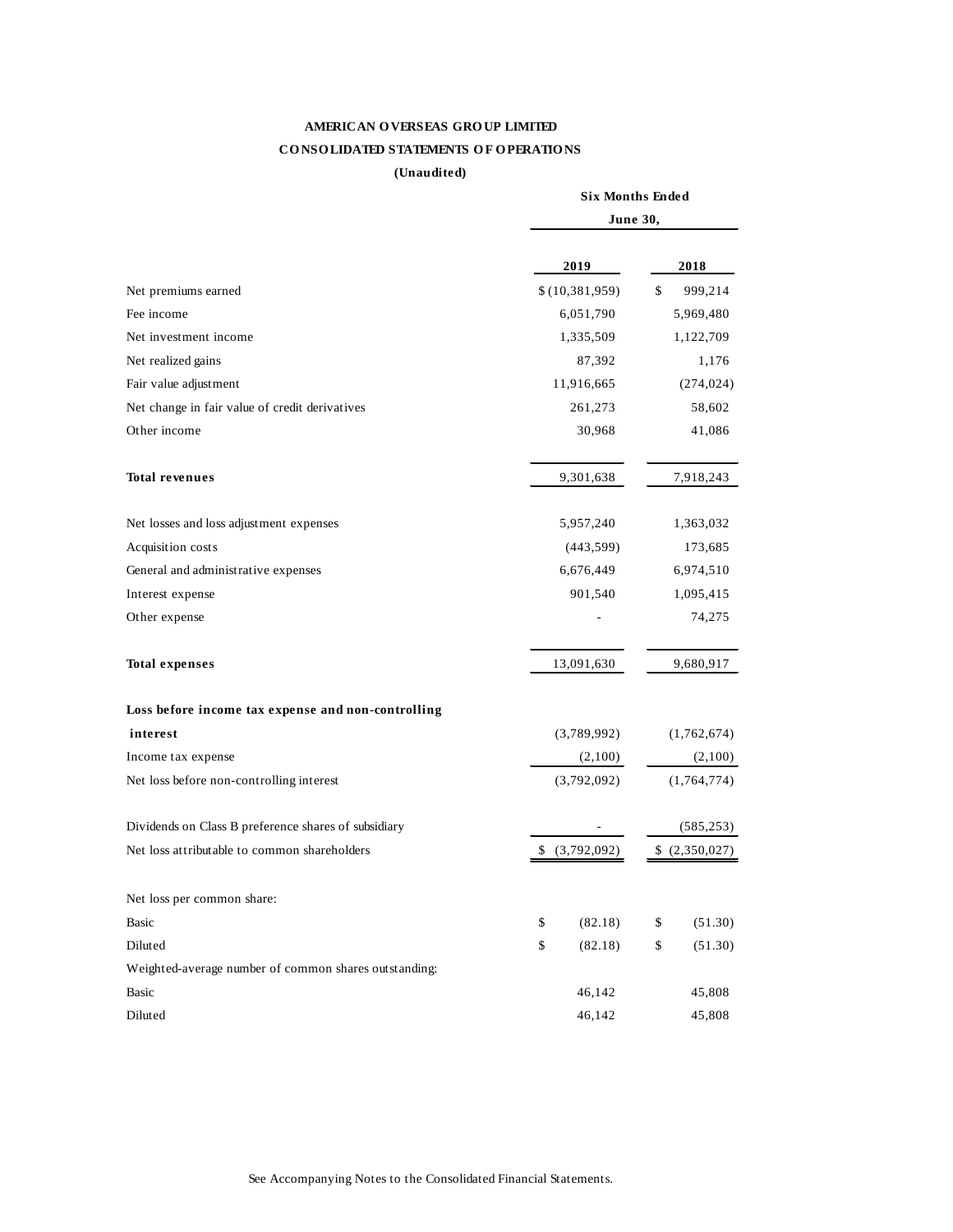# **AMERICAN O VERSEAS GRO UP LIMITED**

# **CO NSO LIDATED STATEMENTS O F CO MPREHENSIVE LO SS**

# **(Unaudited)**

|                                                                       |                   | <b>Six Months Ended</b><br><b>June 30,</b> |  |  |
|-----------------------------------------------------------------------|-------------------|--------------------------------------------|--|--|
|                                                                       | 2019              | 2018                                       |  |  |
| Net loss before non-controlling interest                              |                   | $$(3,792,092) \quad $(1,764,774)$          |  |  |
| Other comprehensive income                                            |                   |                                            |  |  |
| Change in unrealized fair value of investments                        | 2,587,006         | (686, 195)                                 |  |  |
| Less: reclassification adjustment for net realized investment (gains) |                   |                                            |  |  |
| included in income                                                    | (87, 392)         | (1, 176)                                   |  |  |
| Other comprehensive income/(loss)                                     | 2,499,614         | (687, 371)                                 |  |  |
| Comprehensive loss                                                    | (1,292,478)<br>S. | \$<br>(2,452,145)                          |  |  |

See Accompanying Notes to the Consolidated Financial Statements.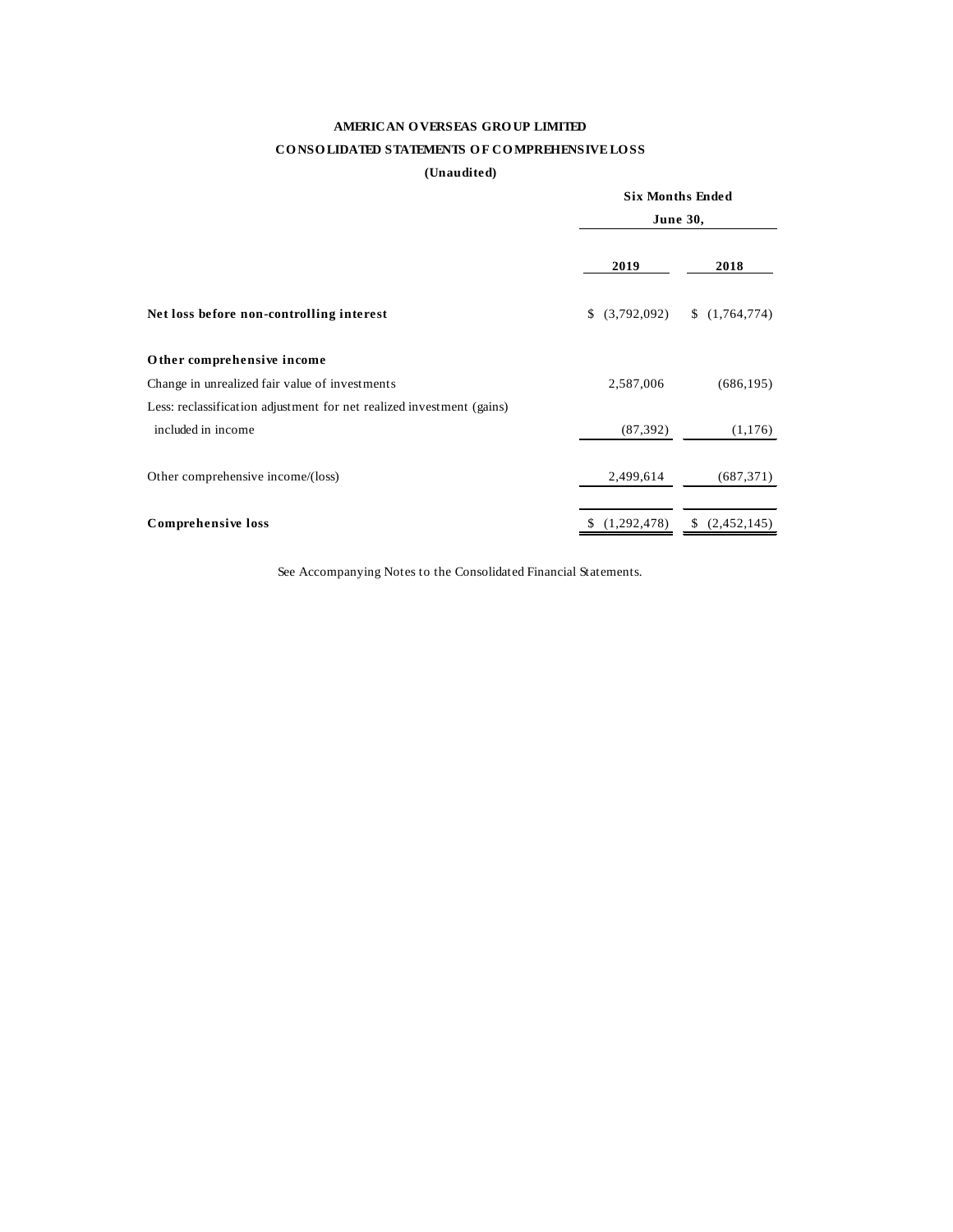## **AMERICAN O VERSEAS GRO UP LIMITED CO NSO LIDATED STATEMENTS O F EQ UITY AND RETAINED DEFICIT (Unaudited)**

|                                                  |               |                            |                               | Total                    |                     |                         |
|--------------------------------------------------|---------------|----------------------------|-------------------------------|--------------------------|---------------------|-------------------------|
|                                                  | Share capital | Noncontrolling<br>Interest | Additional<br>paid-in-capital | comprehensive<br>income  | Retained<br>deficit | shareholders'<br>equity |
|                                                  |               |                            |                               |                          |                     |                         |
| Balance, December 31, 2018                       | \$4,612,400   | \$6,053,376                | \$188,728,707                 | \$<br>236,858            | \$(143,690,607)     | \$55,940,734            |
| Net loss                                         | $\sim$        | $\overline{\phantom{a}}$   | ٠                             |                          | (3,792,092)         | (3,792,092)             |
| Share based compensation                         | 5,500         |                            | 122,227                       |                          |                     | 127,727                 |
| Commulative equity adjustment for implementation |               |                            |                               |                          |                     |                         |
| of new lease standard                            |               | ٠                          | ۰                             | $\overline{\phantom{a}}$ | 4,868               | 4,868                   |
| Net change in unrealized gains                   |               |                            |                               |                          |                     |                         |
| and losses on investments                        |               | $\overline{\phantom{a}}$   | ٠                             | 2,499,614                |                     | 2,499,614               |
| Balance, June 30, 2019                           | 4,617,900     | \$6,053,376                | \$188,850,934                 | 2,736,472<br>S           | \$(147, 477, 831)   | \$54,780,851            |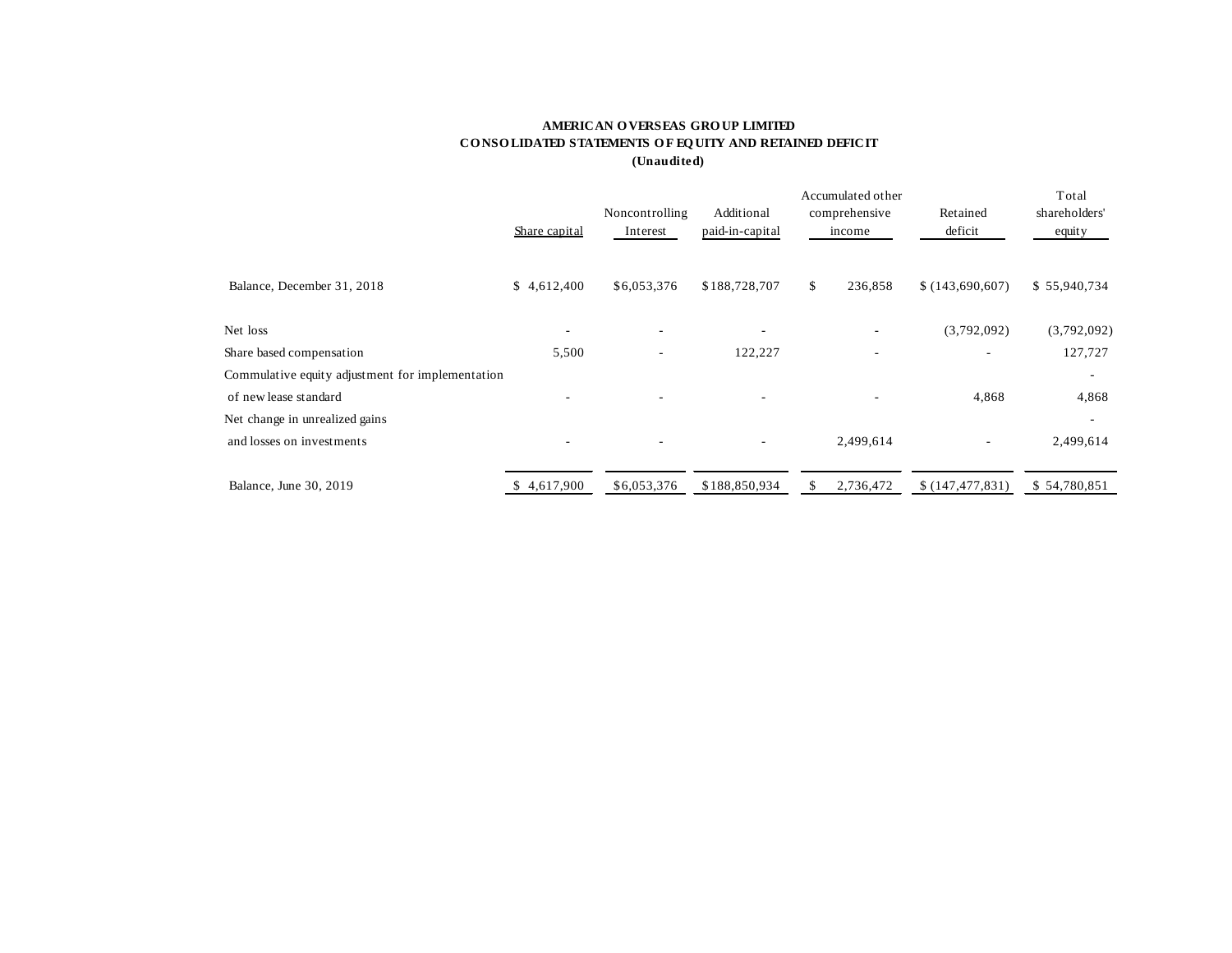# **AMERICAN O VERSEAS GRO UP LIMITED CO NSO LIDATED STATEMENTS O F CASH FLO WS June 30, 2019 and 2018**

|                                                                             | 2019             | 2018             |
|-----------------------------------------------------------------------------|------------------|------------------|
| CASH FLOWS FROM OPERATING ACTIVITIES:                                       |                  |                  |
| Net loss for the year                                                       | (3,792,092)      | (1,764,774)      |
| Adjustments to reconcile net loss to net cash used in operating activities: |                  |                  |
| Net realized (gain) on sale of investments                                  | (87, 392)        | (1,176)          |
| Net unrealized (gains) on credit derivatives                                | (261, 273)       | (58,602)         |
| Deferred tax expense                                                        | 2,100            | 2,100            |
| Interest expense                                                            | 901,540          | 1,095,415        |
| Share based compensation                                                    | 127,727          | 164,739          |
| Amortization of fair value adjustment                                       | (11,916,665)     | 274,025          |
| Amortization of bond discount                                               | 136,998          | 88,508           |
| Changes in operating assets and liabilities:                                |                  |                  |
| Accrued investment income                                                   | (69, 951)        | (313, 784)       |
| Premiums receivable                                                         | 630,490          | 1,024,128        |
| Reinsurance balance receivable, net                                         | 98,318,581       | (5,731,969)      |
| Deferred reinsurace premiums                                                | (128, 991, 320)  |                  |
| Salvage and subrogation                                                     | 308,031          | 1,371,430        |
| Deferred acquisition costs, net                                             | (63, 684)        | (14,360)         |
| Other assets                                                                | (2, 385, 492)    | (163, 151)       |
| Unpaid losses and loss adjustment expenses                                  | 9,575,638        | (8,832,599)      |
| Unearned premiums                                                           | 19,636,887       | 4,843,081        |
| Payable to general agents                                                   | 819,517          | (502, 158)       |
| Funds withheld                                                              | (671,980)        | 5,735,989        |
| Ceded premium payable                                                       | (1,987,101)      | (734, 775)       |
| Accounts payable and accrued liabilities                                    | 3,598,390        | (692, 927)       |
| Changes in derivative liability                                             | 7,009            | (3,753)          |
| Net cash used in operating activities                                       | (16, 164, 042)   | (4,214,613)      |
|                                                                             |                  |                  |
| CASH FLOWS FROM INVESTING ACTIVITIES:                                       |                  |                  |
| Purchase of available for sale securities                                   | (65,328,152)     | (91, 445, 545)   |
| Proceeds from sales of investments                                          | 46,284,260       | 40,031,161       |
| Proceeds from maturities of investments                                     | 26,888,855       |                  |
|                                                                             |                  |                  |
| Net cash provided by (used in) investing activities                         | 7,844,963        | (51, 414, 384)   |
| CASH FLOWS FROM FINANCING ACTIVITIES:                                       |                  |                  |
| Interest paid                                                               | (901, 540)       | (1,095,415)      |
| Payment on preferred shares                                                 |                  | (4,400,000)      |
| Dividends paid on preferred shares                                          |                  | (585, 253)       |
|                                                                             |                  |                  |
| Net cash used in financing activities                                       | (901, 540)       | (6,080,668)      |
| Net decrease in cash, cash equivalents and restricted cash                  | (9,220,619)      | (61, 709, 665)   |
| Cash, cash equivalents and restricted cash - Beginning of year              | 41,261,742       | 106,707,761      |
| Cash, cash equivalents and restricted cash - End of year                    | \$<br>32,041,123 | \$<br>44,998,096 |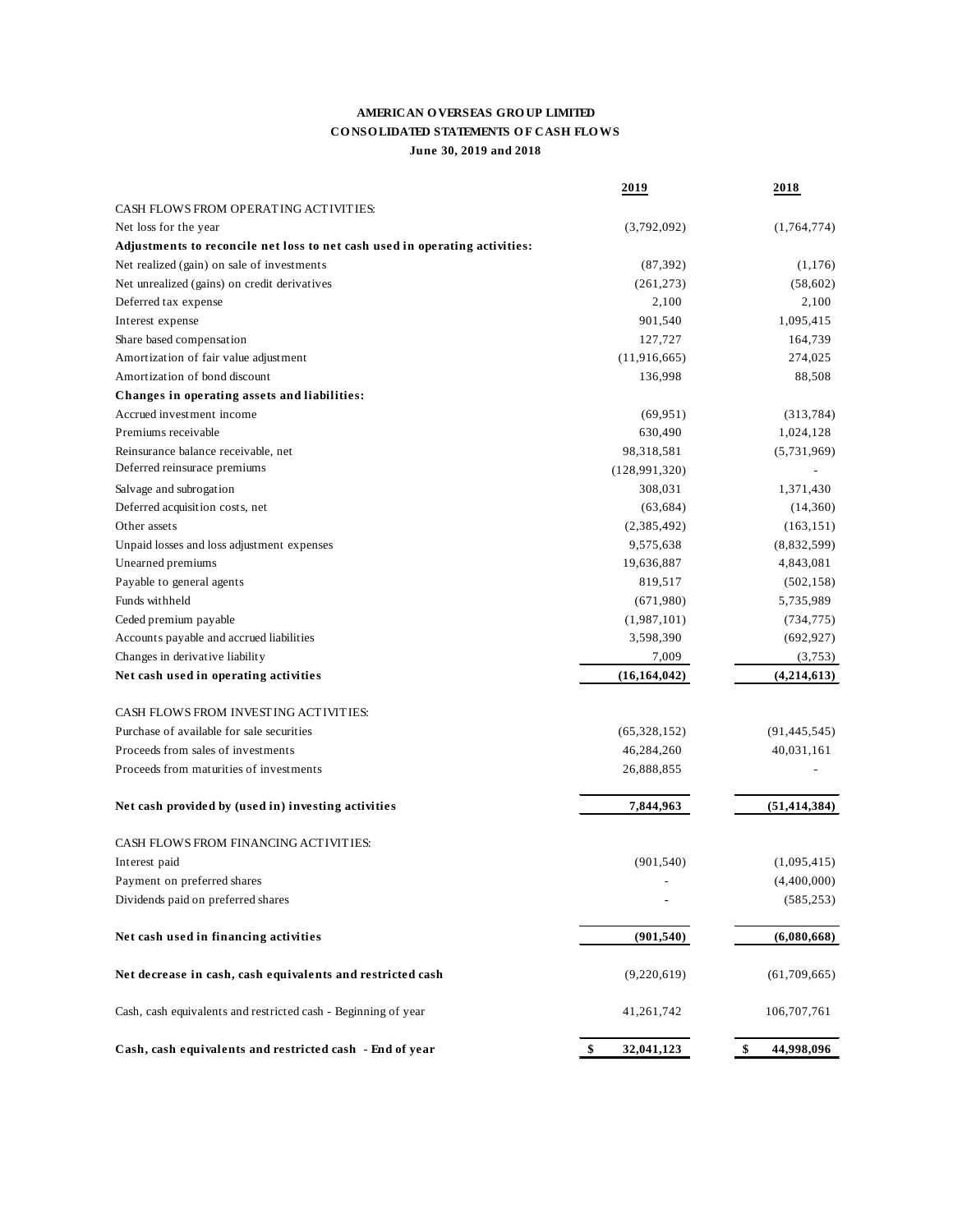## **American Overseas Group Limited Explanatory notes**

The interim unaudited consolidated financial statements do not include all of the information and disclosures required by accounting principles generally accepted in the United States of America ("US GAAP"). These statements should be read in conjunction with the audited consolidated financial statements and notes as of and for the period ended December 31, 2018 for American Overseas Group Limited which are posted on the Company's website and can be found at www.aoreltd.com under "Financial Information."

#### **Security Ownership of Executive Officers and Directors**

Pursuant to Regulation  $6.9(2)(x)(a)$  and (b) of Section IIA of the Bermuda Stock Exchange Listing Regulations, the total interests of all directors and executive officers of the Company in the common shares of the Company as at June 30, 2019, was 2,911 shares or approximately 6.30% of the common shares outstanding, net of treasury shares.

## **Equity Compensation of Directors**

The table below sets forth the aggregate number of shares underlying option awards and restricted stock unit ("RSU") awards outstanding for each director as of June 30, 2019 (other than for Ms. Roberts whose equity awards are set forth in "Equity Compensation of Executive Officers" below).

|                         | <b>Shares Underlying</b> | Options at June 30, |                             |
|-------------------------|--------------------------|---------------------|-----------------------------|
|                         | Options at               | 2019                |                             |
|                         | June 30, 2019            | (Vested and         | <b>RSUs</b>                 |
| <b>Name</b>             | (Outstanding)            | Exercisable)        | <b>That Have Not Vested</b> |
| <b>James Zech</b>       | 29.53                    | 29.53               |                             |
| <b>Clement S. Dwyer</b> | 7.15                     | 7.15                |                             |
| Jose O. Montemayor      |                          |                     |                             |

Share Options granted to directors under the 2006 Equity Plan vest in four equal annual installments on the first four anniversaries of the date of grant. RSUs vest annually in equal installments over a four-year period.

#### **Equity Compensation of Executive Officers**

The following table shows equity awards granted to officers of the Company outstanding at June 30, 2019:

|                  | <b>Option Awards</b>     |                    |   |                |            | <b>RSU</b> Awards        |                          | <b>Restricted Stock Awards Subject</b><br>to Forfeiture |                           |
|------------------|--------------------------|--------------------|---|----------------|------------|--------------------------|--------------------------|---------------------------------------------------------|---------------------------|
|                  | Number of                | Number of          |   |                |            |                          |                          |                                                         |                           |
|                  | Common                   | Common             |   |                |            |                          |                          |                                                         |                           |
|                  | <b>Shares</b>            | <b>Shares</b>      |   |                |            |                          |                          |                                                         |                           |
|                  | Underlying               | Underlying         |   |                |            | Number of                | Market Value             | Number of                                               | Market Value              |
|                  | Unexercised              | Unexercised        |   | <b>O</b> ption | Option     | <b>Shares</b> that       | of Shares                | Shares that                                             | of Shares                 |
|                  | <b>Options</b>           | <b>Options</b>     |   | Exercise       | Expiration | <b>Have Not</b>          | That have                | <b>Have Not</b>                                         | That have                 |
| Name             | Exercisable              | Unexercisable      |   | Price          | Date       | <b>Vested</b>            | Not Vested (1)           | <b>Vested</b>                                           | Not Vested <sup>(1)</sup> |
| Debra J. Roberts | 26.15                    | $\sim$ 10 $\pm$    | S | 915.00         | 4/26/2019  | $\overline{\phantom{a}}$ | $\sim$                   | $\sim$                                                  | $\sim$                    |
|                  | 375.00                   | $125.00 \text{ s}$ |   | 850.00         | 12/15/2025 | $\overline{\phantom{a}}$ | $\sim$                   | $\sim$                                                  | $\overline{\phantom{a}}$  |
|                  | 87.50                    | 87.50 \$           |   | 700.00         | 3/21/2027  | ۰.                       | $\overline{\phantom{a}}$ | $\overline{\phantom{a}}$                                | $\overline{\phantom{a}}$  |
|                  | $\overline{\phantom{a}}$ | $\sim$             |   | $\sim$         | ٠          | $\overline{\phantom{a}}$ | $\overline{\phantom{a}}$ | 50.00 S                                                 | 15,000                    |

(1) Based on the closing price of \$300.00 per share on June 30, 2019.

Options were awarded under our 2006 Equity Plan, and vest in four equal installments on the first four anniversaries of the date of grant. RSUs vest annually in equal installments over a four-year period.